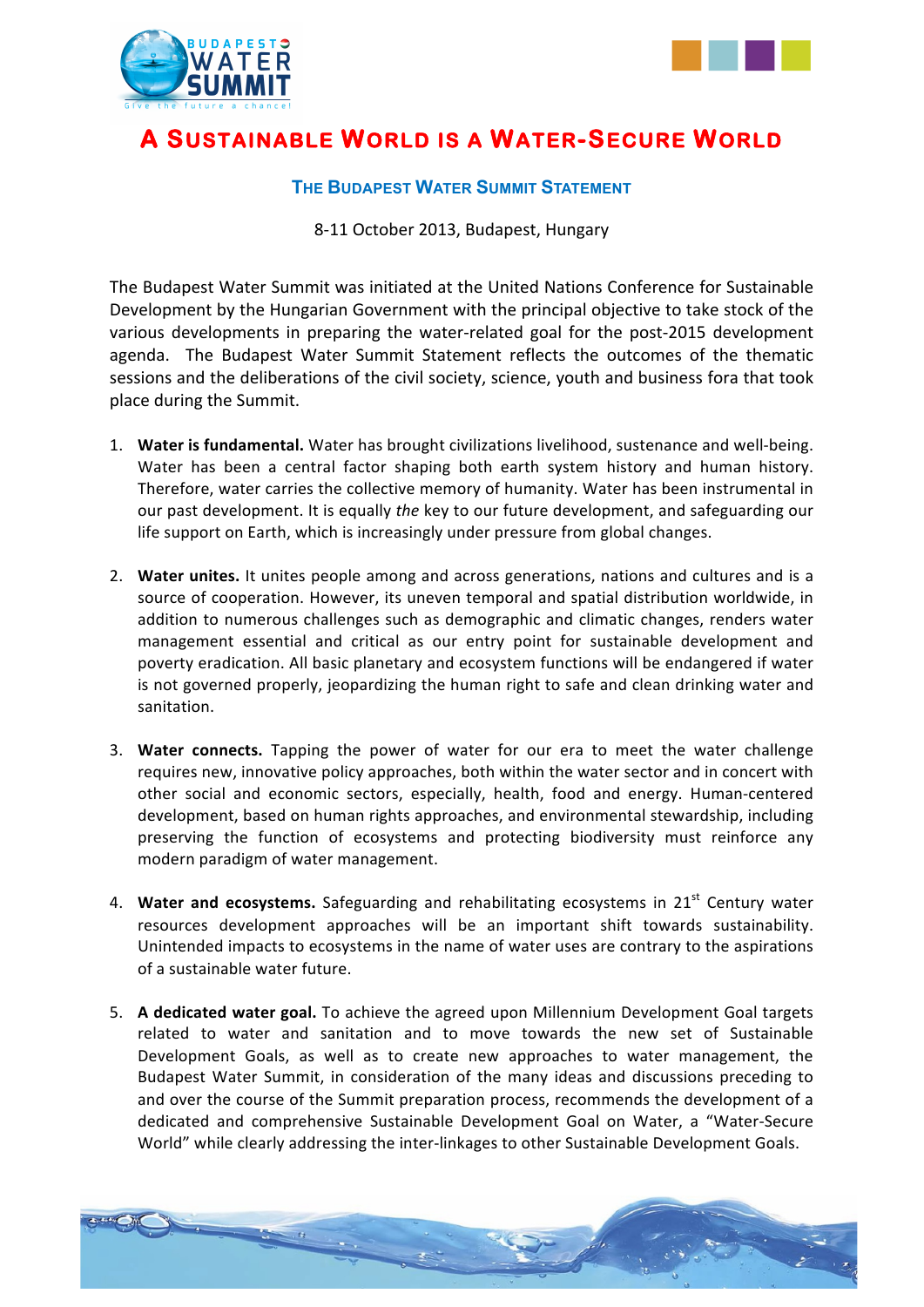



This proposal is supported by additional outcome policy recommendations presented in the Annex *I* of this document. This Goal would be accompanied by SMART(ER)<sup>1</sup> targets addressing the following main water-related issues:

- a) Achieve universal access to safe drinking water and sanitation: Achieve universal access to sustainable and safe drinking water as well as gender-responsive sanitation and hygiene services as part of human rights in all households, schools, health facilities, workplaces and emergency contexts including refugee camps;
- b) Improve integrated and cross-sectoral approaches to water resources management: Manage freshwater resources in an integrated way at the basin level, including in transboundary river basins and aquifers, so to maximise benefits across sectors in an equitable, efficient and sustainable way, foster food and energy security, protect ecosystems and enhance the services they provide, and increase water productivity;
- c) Reduce pollution and increase collection, treatment and re-use of water: Protect human health and the environment from municipal, agricultural and industrial water pollution, by reducing pollution, collecting and treating wastewaters and maximising their re-use; and
- d) Increase resilience against the water-related impacts of global changes: Improve resilience to water-related disasters by enhancing preparedness against, and adaptation capabilities to, the impacts of on-going and future global changes such as growing water insecurity, climate change, population growth, land use change and the frequency of natural extreme hydrological events, through wise use and development of resilient water infrastructure and appropriate non-structural measures and timely exchange of information. Reduce impact on access to water and sanitation of man-made or natural disasters through risk reduction programs.
- 6. **Capacity development for water.** Lessons of the water and sanitation related Millennium Development Goals show the critical need for a sound scientific underpinning, socioeconomic, institutional, technical, financial and engineering capacity. To support the development of broader and more inclusive Sustainable Development Goals provides an even greater challenge to sciences. In this context, the lack of trained professionals and delivery capacities is a recognized limitation toward attaining meaningful goals.
- 7. A robust intergovernmental institutional mechanism. The critical nature of water for human populations and the planet, conditioning any future sustainable development agenda, requires a robust intergovernmental process to regularly monitor, review and assess progress of the implementation of the future water goal. It is recommended that appropriate institutional mechanisms are soon put in place to regularly review and assess progress in an integrated manner.

!!!!!!!!!!!!!!!!!!!!!!!!!!!!!!!!!!!!!!!!!!!!!!!!!!!!!!!!!!!!



 $1$  Specific, Measureable, Attainable, Relevant and Time-bound (Evaluated and Re-evaluated)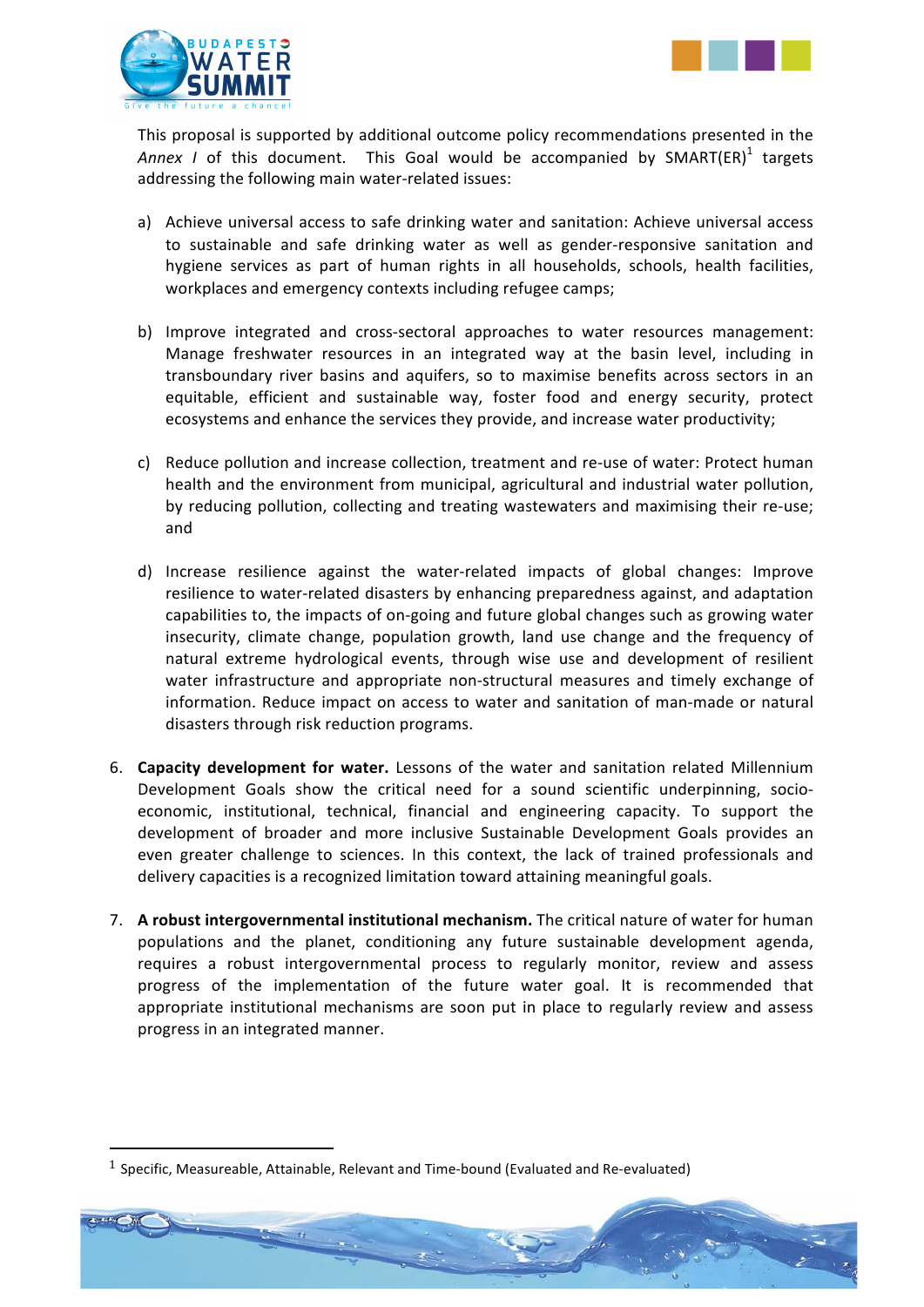



*Annex(I*

## **POLICY RECOMMENDATIONS OF THE BUDAPEST WATER SUMMIT TO REINFORCE A SUSTAINABLE DEVELOPMENT GOAL ON WATER**

- 1. The Budapest Water Summit was driven by five important issues for robust water policy approaches:
	- a. Well defined, globally, regionally and nationally meaningful SMART(ER) targets to ensure universal and sustainable access to safe water and sanitation and hygiene:
	- b. Improved methods of integrating technical, environmental, social and political aspects into water, including waste water, management;
	- c. Good and effective water governance, that applies the principles of transparency, accountability, access to information, participation and cooperation, relevant for any political system, with due consideration of stakeholder engagement, integrity and local circumstances when developing and implementing policies:
	- d. Effective incentives for using water to create and support green economies, ensuring prioritization of water resource management in national plans;
	- e. New micro and macro, private, public and innovative funding mechanisms to finance the implementation of (a) through (d) and for the management of water within a sustainable development framework.

#### **CREATING SMART(ER) TARGETS TO ENSURE UNIVERSAL ACCESS TO SAFE, GENDER-RESPONSIVE AND SUSTAINABLE WATER AND SANITATION AND HYGIENE**

- 2. Access to sustainable, gender-responsive safe drinking water and sanitation are fundamental to health, well-being and poverty eradication. Commitments are required at global, regional and national levels to accelerate the achievement of universal access and the progressive realization of the human right to safe drinking water and basic sanitation that are essential for dignified human life. Narrowing the water and sanitation deficiency gap will protect and improve human health, advance gender equality and human dignity, create education and development opportunities, especially for vulnerable groups, and facilitate economic development and poverty reduction.
- 3. It is imperative to achieve universal sustainable access to safe drinking water and sanitation services in all homes, schools, health centres, workplaces and in places of humanitarian assistance such as emergency contexts, post-conflict situations and refugee camps. The sustainability and quality of drinking water and sanitation services must be improved for all while giving priority to the most vulnerable, pursuing nondiscrimination, affordability, addressing inequalities and increasing equity. This involves on-site training of the local population during the initial planning, construction and operation phases as well as using locally sourced materials and knowledge for lasting water and sanitation solutions.
- 4. Drinking water supply and sanitation should be fully integrated into water resources management policies with the recognition that water use and sanitation not only consume the resource, but also pollute water and, therefore, negatively influence the water cycle as a whole, if countermeasures are not applied.
- 5. Hygiene is often overlooked in the water and sanitation discourse. It is therefore important to identify realistic, monitorable and enforceable approaches that improve hygiene especially for women and adolescent girls.
- 6. The protection of human and ecosystem health from inadequate sanitation as well as municipal, agricultural and industrial pollution requires precaution, prevention, implementation and rehabilitation. The collection and treatment of wastewater and solid waste as well as closing material cycles to maximize their re-use in order to reduce environmental pollution is a prerequisite for prevention of water system deterioration that is and will continue to be a more cost-effective approach than post-damage remediation.
- 7. To achieve these objectives new partnerships, non-conventional approaches to old and new technologies and behavioural dimensions of drinking water and sanitation must be promoted and developed. Successful approaches to ensure access to poor and disadvantaged populations should be identified. This should include appropriate financing mechanisms and funding that are accessible for local actors for operation and maintenance, minimisation of hurdle costs related to accessing new or improved facilities

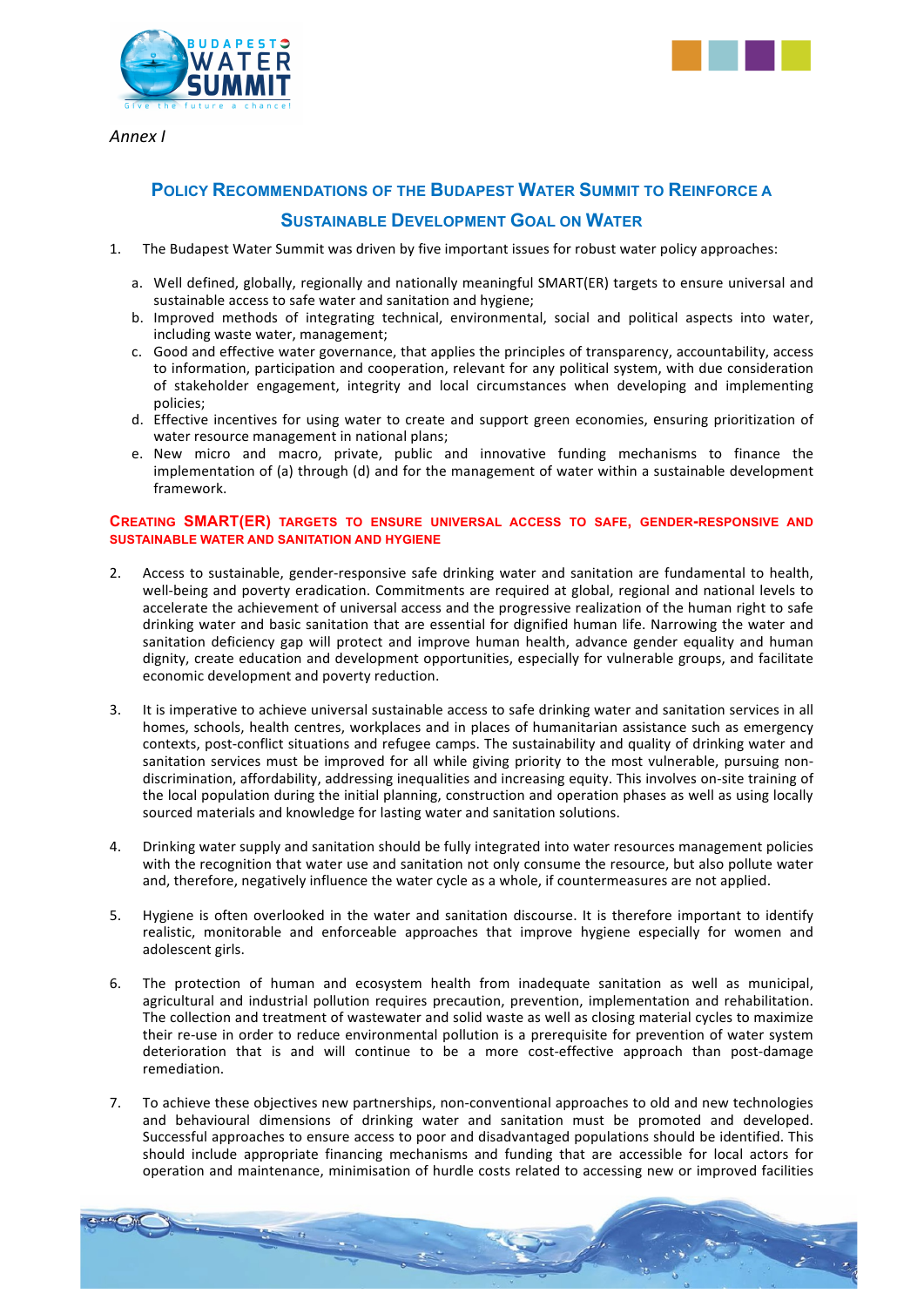



and services, improved accountability and transparency among sector actors, encouragement of utilities to extend coverage and improve quality of services, while addressing rural backlog and urban population growth.

#### **INTEGRATED CONSIDERATION OF WATER WITHIN ITS MANAGEMENT CONTEXT AND IN ALL BASIC SERVICES SECTORS**

- 8. The connective power of water, whether surface waters or groundwater, should be reflected in its management at the basin level. Reconciling water uses among competing needs is a political as well as technical process. Different stakeholders often claim the same water. Water, however, is the vehicle that connects social demands and can encourage new and productive political, technical and social solutions to meet them. Due to population growth and economic development, such as for growing energy needs, food production and changes in diet, water demand is growing fast. What have been perceived as regional or local scarcity and resource allocation problems are already accumulating to the global scale. Hence, water resources management should avoid spatial and thematic fragmentation and instead promote consolidation and integration. Beyond the water domain, full integration must involve other sectors relying on water. A cross-sectoral or "Nexus" perspective integrating water, energy, agriculture and other sectors, as well as ecosystems, should be applied. In this case trade-offs will be identified, synergies seized and resources used more efficiently. This could also be achieved by fostering links within universities and educating new generations in interdisciplinary sciences so as to increase the visibility of interdisciplinary solutions and joint benefits in the future.
- 9. Domestic water supply, sanitation, agricultural and industrial use, navigation, energy generation, recreation and also ecosystem health considerations are as much part of water resources management as addressing urban – rural issues, links to poverty eradication, adaptation to climate change and preventing, through disaster risk reduction, and mitigating the impacts of extreme events that seem to have an ever increasing frequency.
- 10. Most of the water assessment and management tools are based on the assumption of stationarity. Our design tools are based on the assumption that the statistical characters of the processes involved remain the same. Yet, our world displays strong non-stationarity. The signs are all around us in terms of sudden changes, such as a perceptibly increasing frequency of hydrological disasters that cannot be explained by our earlier concepts and current methodologies. New appropriate tools to adapt to non-stationarity are to be developed with a sense of urgency. Otherwise humans will be subject to growing risks, which can undermine sustainability.
- 11. The process of developing integrated water resources management and water stewardship principles and practice for a sustainable future that maintains ecosystems should be accepted by all stakeholders with adequate levels of accessible information and data, a shared and open knowledge base, capacity development, partnerships and conducive institutional-legal frameworks. Integration in national development plans, appropriate capacities, ranging from data collection services to scientific research, are pre-requisites to sound integrated water management. Water management, however, should go beyond the focus of the water cycle and competing uses and involve socio-economic, environmental, legal and governance-related elements in a collaborative spirit that ensure effective and meaningful participation. Responsibilities and processes should be clearly outlined in governance schemes at all levels.
- 12. Most of the impacts of climate change are expressed through the water cycle. These include long term shifts in the amount and frequency of precipitation as well as increased variability, which may lead to increased floods and droughts, challenges to food and energy production, groundwater resources, and difficulties in maintaining ecosystem sustainability, infrastructure development and water dependant manufacturing. Gradual sea level rise poses an additional real threat to coastal communities, cities and mega cities, as well to many vulnerable coastal groundwater and food production. The role of water in climate change adaptation strategies and mitigation needs to be thus specifically and urgently addressed.
- 13. Risks and uncertainties are unavoidable. However, innovative and alternative approaches should be tested and, when deemed successful, applied broadly as this can help mitigate risks. This includes methods that rely on ecosystems services, adaptation strategies that enhance the resilience of water resources management systems through structural and non-structural measures. Adequate monitoring, data-sharing, improved forecasting capabilities but also risk-sharing mechanisms further contribute to a more sustainable and water-secure world.

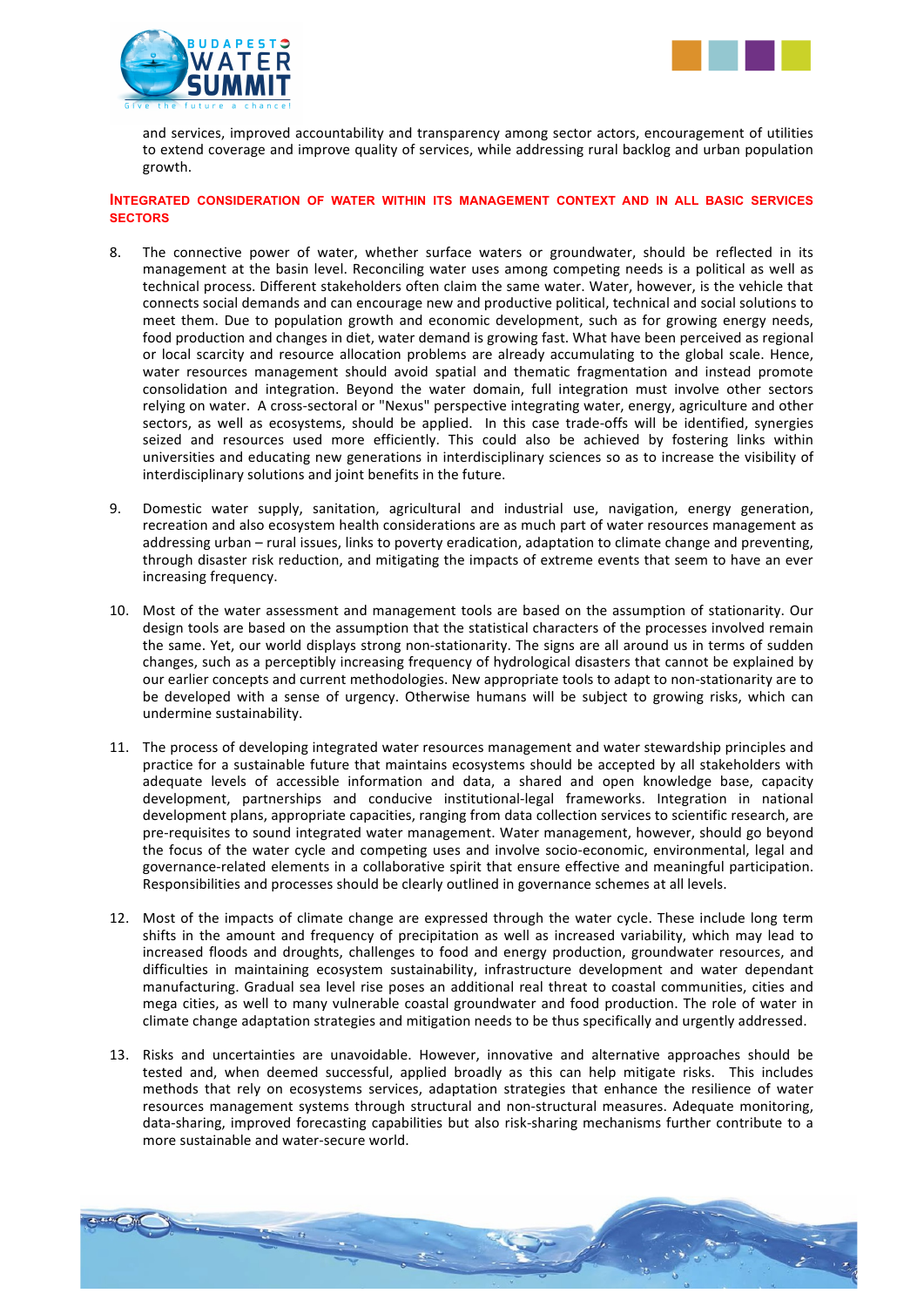



- 14. Providing comprehensive monitoring and early warning of emerging water problems will be critical to the success of the future SDGs. International and multilateral agreements on timely sharing of information and data are crucial; existing international conventions can be instrumental in achieving this. Enormous progress achieved over the past decade goes largely untapped, yet the technical and data resources are growing in their availability and sophistication while ground truthing is diminishing. The free availability of much of these big data streams should be marshalled specifically to the task of monitoring progress on the SDGs. Further synthesis by the science community may be necessary to interpret and track progress, or lack thereof, on the goals.
- 15. Developing education and capacities at all levels must be encouraged and supported, focusing on ensuring a secure number of water professionals and knowledge passed on to subsequent generations. Educating and training the next generation of water leaders, as well as reinforcing the capacities of stakeholders such as local authorities, NGOs and CSOs (individual and institutional), will be critical to achieving the water and sanitation related SDG. It is recommended to renew and reinforce the dialogue between researchers and practitioners, to speed up the uptake of research results, and to support innovation best practices to bridge the still existing gap between science and policy.
- 16. Capacity development, as part of both private and public projects, has to be encouraged and its social return on investment should be made aware to decision-makers. It is also critical to identify effective approaches to small communities, including community-based management, demand management, especially at higher levels of service, adapt existing and new systems, particularly water storage, to manage hydrological uncertainties and risks with a view toward ensuring and increasing resilience to the impacts of water scarcity and climate change.

#### **FOSTERING GOOD WATER GOVERNANCE**

- 17. Achieving universal, sustainable access to water and sanitation and managing water in an efficient manner requires good governance. This requires adaptive, agile and resilient institutions at local, national and transboundary levels, based on a basin approach, that can identify and solve today's water problems and cope with those of tomorrow. Good governance relies on building accountability and inter-sectoral complementarities at the right scale.
- 18. Good water governance is context-dependent and implies addressing nexus issues. A set of overarching principles and place-based policies, aiming to better articulate who does what, should be developed to enable the management of water at the appropriate spatial and time scales and levels. This should include innovative partnerships across sectors, monitoring and evaluation of progress and effectiveness, allocation of human and financial resources in line with responsibilities and enforcement of regulatory frameworks.
- 19. Greater attention needs to be paid to enhancing governance arrangements for more sustained service delivery based on adequate new infrastructure along with rehabilitation and renewal of ageing infrastructure. This requires improving the investment climate for catalysing funds needed, and strengthening the absorptive capacity at all levels to manage networks, projects and resources as needed.
- 20. Water governance effectiveness depends on the institutional quality of authorities at all levels, sectoral and territorial integration, the performance of utilities, the level and diversity of stakeholder engagement, social inclusion, transparency, and disclosure quality and consistent data and information, public awareness, the quality and consistency of data disclosed, capacity development and anti-corruption practices. Together, all of these provide good water governance that is required for both a sustainable and a water-secure world.
- 21. When it comes to transboundary watersheds and aquifers, which contain most of the available freshwater on Earth, water governance must go beyond national boundaries through a basin approach in management of shared resources. Strong and long-term transboundary cooperation can be assured by joint basin governing institutions, work programmes, joint monitoring and wide international stakeholder participation based on sound (international) legal and institutional principles and arrangements.
- 22. Economic benefits of good water governance should be clearly stated. In the world driven by economic factors it is very important to stress the positive trade-offs of good water governance. An analysis of good water governance practices that contributed to economic growth and increased effectiveness should be widely distributed among stakeholders. Public-public partnerships should be encouraged and collaboration with all categories of users including business and private sector at large is critical for fair